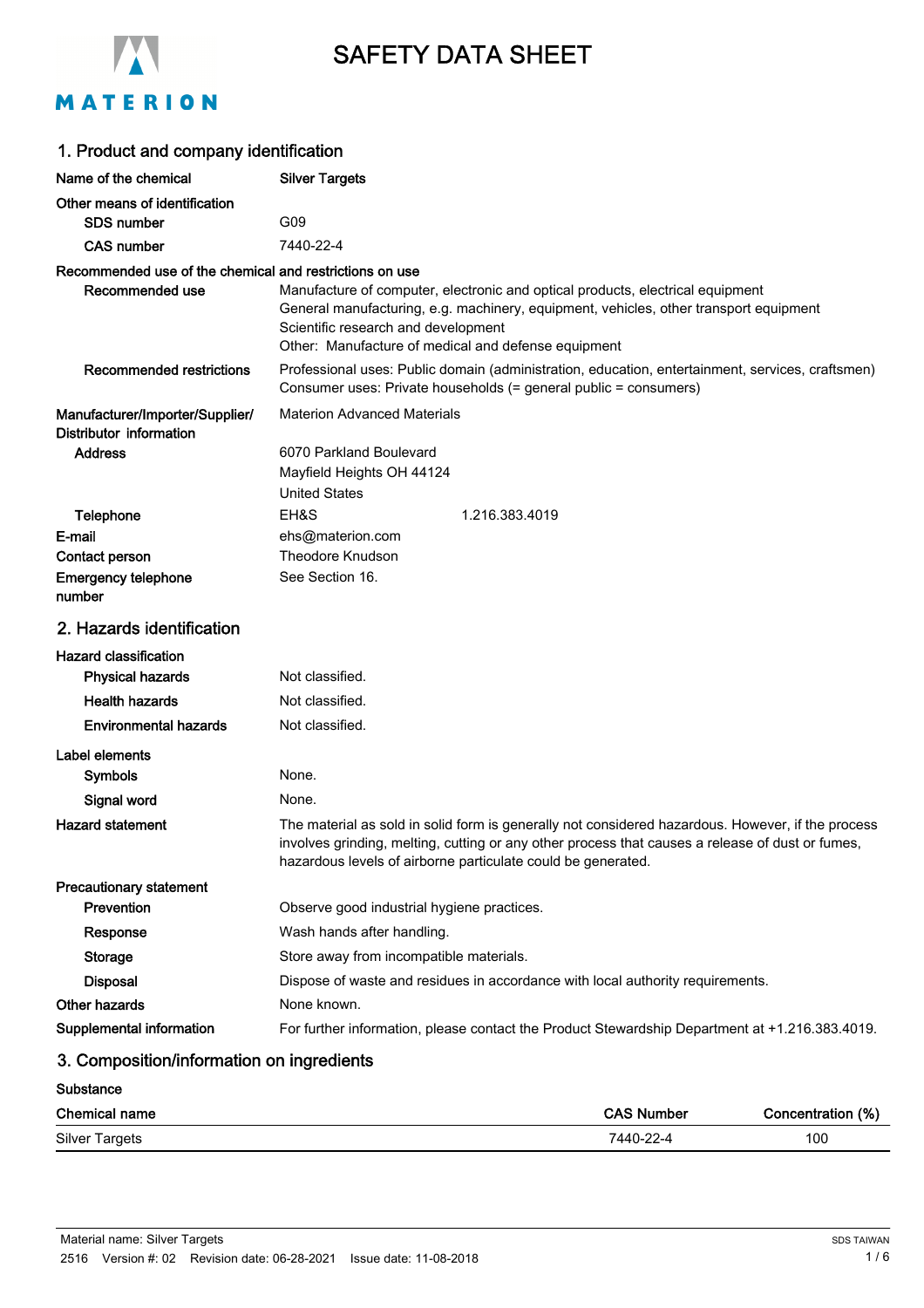# 4. First aid measures

# First aid measures for different exposure routes

| <b>Inhalation</b>                               | Move to fresh air. Call a physician if symptoms develop or persist.                                                 |  |  |
|-------------------------------------------------|---------------------------------------------------------------------------------------------------------------------|--|--|
| <b>Skin contact</b>                             | Wash off with soap and water. Get medical attention if irritation develops and persists.                            |  |  |
| Eye contact                                     | Rinse with water. Get medical attention if irritation develops and persists.                                        |  |  |
| Ingestion                                       | Rinse mouth. Get medical attention if symptoms occur.                                                               |  |  |
| Most important symptoms and<br>effects          | Direct contact with eyes may cause temporary irritation.                                                            |  |  |
| Personal protection for first-aid<br>responders | Ensure that medical personnel are aware of the material(s) involved, and take precautions to<br>protect themselves. |  |  |
| Notes to physician                              | Treat symptomatically.                                                                                              |  |  |
| 5. Fire-fighting measures                       |                                                                                                                     |  |  |
| <b>Extinguishing media</b>                      | Water fog. Foam. Dry chemical powder. Carbon dioxide (CO2).                                                         |  |  |
| Extinguishing media to avoid                    | Do not use water as an extinguisher.                                                                                |  |  |
| Specific hazards during fire                    | This product is not flammable.                                                                                      |  |  |

fighting Special fire fighting procedures Use water spray to cool unopened containers. Protection of fire-fighters Self-contained breathing apparatus and full protective clothing must be worn in case of fire. General fire hazards **No unusual fire or explosion hazards noted.** No unusual fire or explosion hazards noted. Specific methods Use standard firefighting procedures and consider the hazards of other involved materials.

# 6. Accidental release measures

| <b>Personal precautions</b>      | Keep unnecessary personnel away.                               |
|----------------------------------|----------------------------------------------------------------|
| <b>Environmental precautions</b> | Avoid discharge into drains, water courses or onto the ground. |
| Spill cleanup methods            | Stop the flow of material, if this is without risk.            |

# 7. Handling and storage

| Handling | Observe good industrial hygiene practices. |
|----------|--------------------------------------------|
| Storage  | Not available.                             |

# 8. Exposure controls/personal protection

#### Exposure limits

# OELs. (Standards on Workplace Atmosphere of Dangerous and Hazardous Materials)

| <b>Material</b>                          | Type                                                                                                                                                                                                                                                                                                                                                                                                   | Value                | Form           |
|------------------------------------------|--------------------------------------------------------------------------------------------------------------------------------------------------------------------------------------------------------------------------------------------------------------------------------------------------------------------------------------------------------------------------------------------------------|----------------------|----------------|
| Silver Targets (CAS<br>7440-22-4)        | <b>STEL</b>                                                                                                                                                                                                                                                                                                                                                                                            | $0.03$ mg/m $3$      | Dust and fume. |
|                                          | <b>TWA</b>                                                                                                                                                                                                                                                                                                                                                                                             | $0.01$ mg/m $3$      | Dust and fume. |
| US. ACGIH Threshold Limit Values         |                                                                                                                                                                                                                                                                                                                                                                                                        |                      |                |
| <b>Material</b>                          | Type                                                                                                                                                                                                                                                                                                                                                                                                   | Value                | Form           |
| <b>Silver Targets (CAS</b><br>7440-22-4) | <b>TWA</b>                                                                                                                                                                                                                                                                                                                                                                                             | $0.1 \text{ mg/m}$ 3 | Dust and fume. |
| <b>Biological limit values</b>           | No biological exposure limits noted for the ingredient(s).                                                                                                                                                                                                                                                                                                                                             |                      |                |
| Appropriate engineering controls         | Good general ventilation (typically 10 air changes per hour) should be used. Ventilation rates<br>should be matched to conditions. If applicable, use process enclosures, local exhaust ventilation,<br>or other engineering controls to maintain airborne levels below recommended exposure limits. If<br>exposure limits have not been established, maintain airborne levels to an acceptable level. |                      |                |
|                                          | Individual protection measures, such as personal protective equipment                                                                                                                                                                                                                                                                                                                                  |                      |                |
| Eye/face protection                      | Wear safety glasses with side shields (or goggles).                                                                                                                                                                                                                                                                                                                                                    |                      |                |
| Skin protection                          |                                                                                                                                                                                                                                                                                                                                                                                                        |                      |                |
| Hand protection                          | Wear gloves to prevent metal cuts and skin abrasions during handling.                                                                                                                                                                                                                                                                                                                                  |                      |                |
| Other                                    | Wear suitable protective clothing.                                                                                                                                                                                                                                                                                                                                                                     |                      |                |

Respiratory protection In case of insufficient ventilation, wear suitable respiratory equipment.

Thermal hazards Wear appropriate thermal protective clothing, when necessary.

Material name: Silver Targets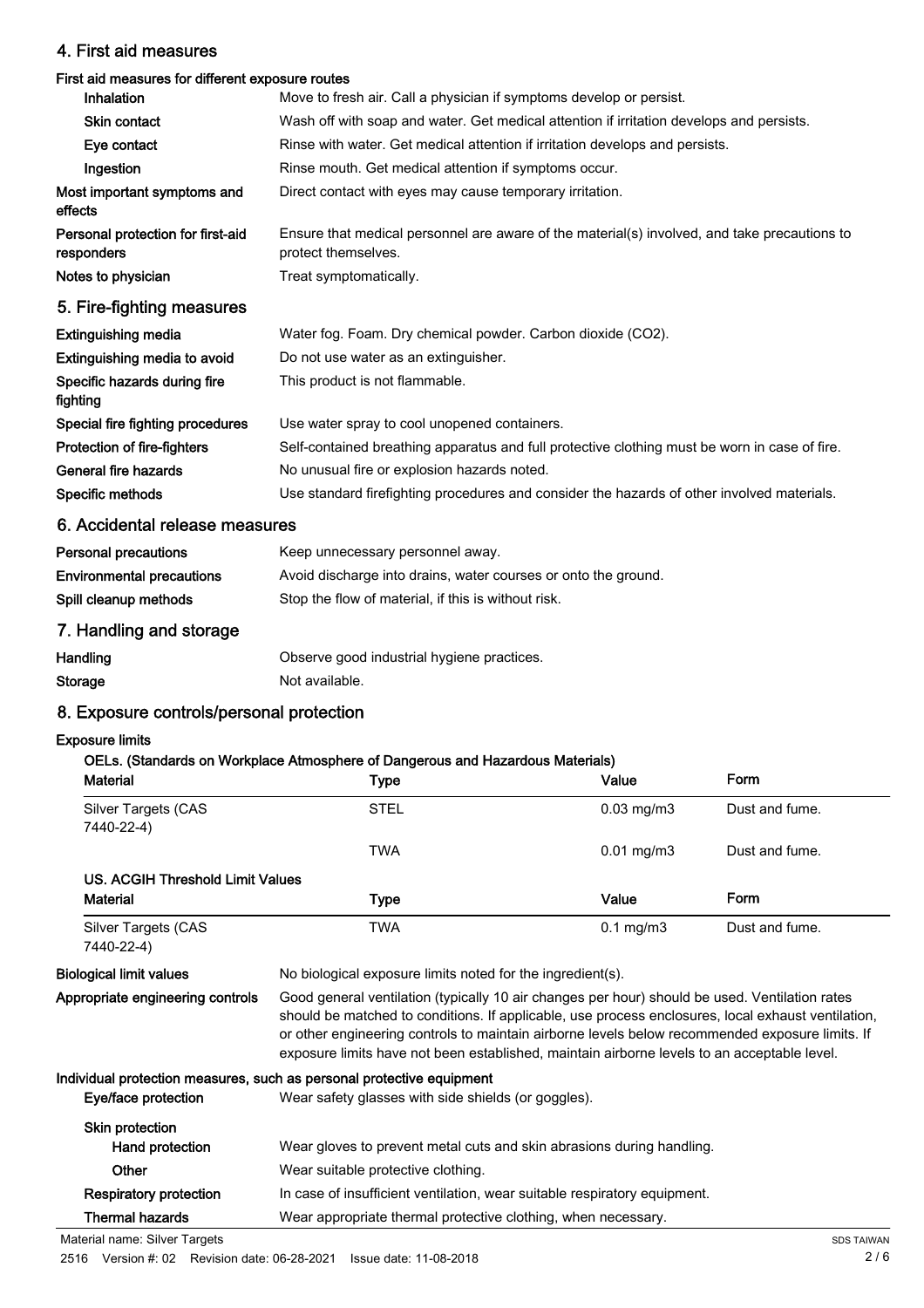Always observe good personal hygiene measures, such as washing after handling the material and before eating, drinking, and/or smoking.

# 9. Physical and chemical properties

| Appearance                                                 |                                                                                               |
|------------------------------------------------------------|-----------------------------------------------------------------------------------------------|
| <b>Physical state</b>                                      | Solid.                                                                                        |
| Form                                                       | Various shapes.                                                                               |
| Color                                                      | Silver.                                                                                       |
| Odor                                                       | None.                                                                                         |
| <b>Odor threshold</b>                                      | Not applicable.                                                                               |
| Melting point/freezing point                               | 1760.9 °F (960.5 °C) / Not applicable.                                                        |
| pH                                                         | Not applicable.                                                                               |
| Boiling point, initial boiling point,<br>and boiling range | Not applicable.                                                                               |
| Flammability (solid, gas)                                  | None known.                                                                                   |
| Flash point                                                | Not applicable.                                                                               |
| <b>Decomposition temperature</b>                           | Not applicable.                                                                               |
| Auto-ignition temperature                                  | Not applicable.                                                                               |
| Upper/lower flammability or explosive limits               |                                                                                               |
| Flammability limit - lower<br>(%)                          | Not applicable.                                                                               |
| Flammability limit - upper<br>(%)                          | Not applicable.                                                                               |
| Explosive limit - lower (%)                                | Not applicable.                                                                               |
| Explosive limit - lower (%)<br>temperature                 | Not applicable.                                                                               |
| Explosive limit - upper (%)                                | Not applicable.                                                                               |
| Explosive limit - upper (%)<br>temperature                 | Not applicable.                                                                               |
| Vapor pressure                                             | Not applicable.                                                                               |
| Vapor density                                              | Not applicable.                                                                               |
| <b>Density</b>                                             | 10.49 g/cm3 estimated at 15 °C                                                                |
| Solubility(ies)                                            |                                                                                               |
| Solubility (water)                                         | Insoluble                                                                                     |
| <b>Partition coefficient</b>                               | Not applicable.                                                                               |
| (n-octanol/water)                                          | Not applicable.                                                                               |
| <b>Evaporation rate</b>                                    | Not applicable.                                                                               |
| Other data                                                 |                                                                                               |
| <b>Explosive limit</b>                                     | Not applicable.                                                                               |
| <b>Explosive properties</b><br><b>Explosivity</b>          | Not applicable.                                                                               |
| Molecular formula                                          | Not applicable.                                                                               |
|                                                            | Ag                                                                                            |
| Molecular weight<br><b>Oxidizing properties</b>            | 107.86 g/mol<br>Not oxidizing.                                                                |
| <b>Viscosity</b>                                           | Not applicable.                                                                               |
|                                                            |                                                                                               |
| 10. Stability and reactivity                               |                                                                                               |
| Reactivity                                                 | The product is stable and non-reactive under normal conditions of use, storage and transport. |
| <b>Stability</b>                                           | Material is stable under normal conditions.                                                   |
| Possibility of hazardous<br>reactions                      | No dangerous reaction known under conditions of normal use.                                   |
| <b>Conditions to avoid</b>                                 | Contact with incompatible materials.                                                          |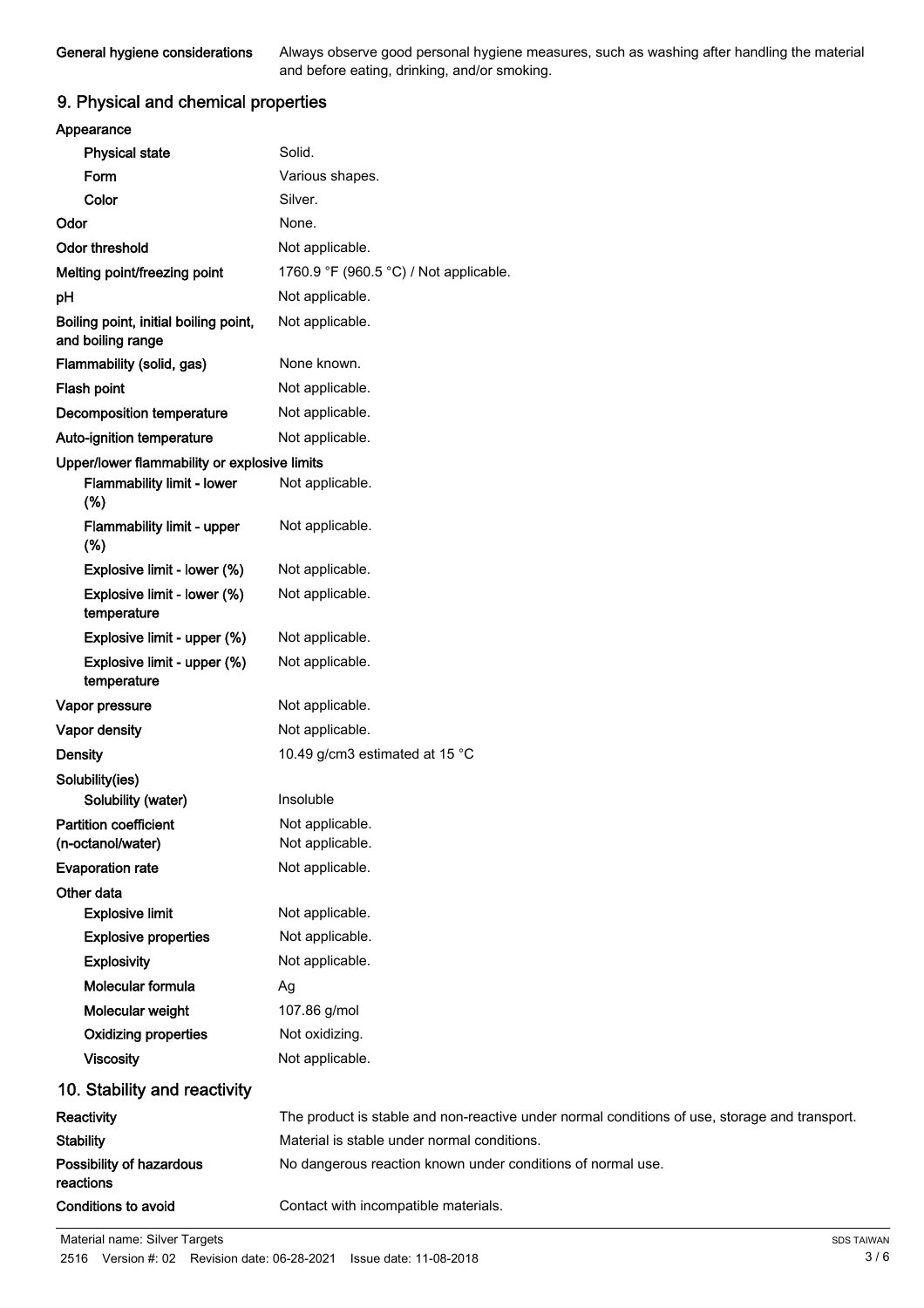| Incompatible materials                                 | Strong acids. May react with strong bases or oxidizing agents.                                                                                                                                                         |
|--------------------------------------------------------|------------------------------------------------------------------------------------------------------------------------------------------------------------------------------------------------------------------------|
| Hazardous decomposition<br>products                    | No hazardous decomposition products are known.                                                                                                                                                                         |
| 11. Toxicological information                          |                                                                                                                                                                                                                        |
| Information on likely routes of exposure<br>Inhalation | No adverse effects due to inhalation are expected.                                                                                                                                                                     |
| <b>Skin contact</b>                                    | No adverse effects due to skin contact are expected.                                                                                                                                                                   |
| Eye contact                                            | Not relevant, due to the form of the product.                                                                                                                                                                          |
| Ingestion                                              | Expected to be a low ingestion hazard.                                                                                                                                                                                 |
| Symptoms                                               | None known.                                                                                                                                                                                                            |
| Information on toxicological effects                   |                                                                                                                                                                                                                        |
| <b>Acute toxicity</b>                                  | None known.                                                                                                                                                                                                            |
| Skin corrosion/irritation                              | Not relevant, due to the form of the product.                                                                                                                                                                          |
| Serious eye damage/eye<br>irritation                   | Not likely, due to the form of the product.                                                                                                                                                                            |
| Respiratory or skin sensitization                      |                                                                                                                                                                                                                        |
| Respiratory sensitization                              | Not a respiratory sensitizer.                                                                                                                                                                                          |
| <b>Skin sensitization</b>                              | Not a skin sensitizer.                                                                                                                                                                                                 |
| Germ cell mutagenicity                                 | Not classified.                                                                                                                                                                                                        |
| Carcinogenicity                                        | This product is not considered to be a carcinogen by IARC, ACGIH, NTP, or OSHA.                                                                                                                                        |
| Reproductive toxicity                                  | Not classified.                                                                                                                                                                                                        |
| Specific target organ toxicity -<br>single exposure    | Not classified.                                                                                                                                                                                                        |
| Specific target organ toxicity -<br>repeated exposure  | Not classified.                                                                                                                                                                                                        |
| <b>Aspiration hazard</b>                               | Not an aspiration hazard.                                                                                                                                                                                              |
| <b>Chronic effects</b>                                 | Not available.                                                                                                                                                                                                         |
| Other information                                      | None known.                                                                                                                                                                                                            |
| 12. Ecological information                             |                                                                                                                                                                                                                        |
| Ecotoxicity                                            | The product is not classified as environmentally hazardous. However, this does not exclude the<br>possibility that large or frequent spills can have a harmful or damaging effect on the environment.                  |
| Persistence and degradability                          | No data is available on the degradability of this product.                                                                                                                                                             |
| <b>Bioaccumulation</b>                                 | No data available.                                                                                                                                                                                                     |
| Mobility in soil                                       | No data available.                                                                                                                                                                                                     |
| Other hazardous effects                                | No other adverse environmental effects (e.g. ozone depletion, photochemical ozone creation<br>potential, endocrine disruption, global warming potential) are expected from this component.                             |
| 13. Disposal considerations                            |                                                                                                                                                                                                                        |
| <b>Disposal instructions</b>                           | Dispose of waste material according to Local, State, Federal, and Provincial Environmental<br>Regulations.                                                                                                             |
| <b>Residual waste</b>                                  | Dispose of in accordance with local regulations. Empty containers or liners may retain some<br>product residues. This material and its container must be disposed of in a safe manner (see:<br>Disposal instructions). |
| <b>Contaminated packaging</b>                          | Since emptied containers may retain product residue, follow label warnings even after container is<br>emptied. Empty containers should be taken to an approved waste handling site for recycling or<br>disposal.       |
| Local disposal regulations                             | Dispose in accordance with all applicable regulations.                                                                                                                                                                 |
| 14. Transport information                              |                                                                                                                                                                                                                        |

# IATA

Not regulated as dangerous goods.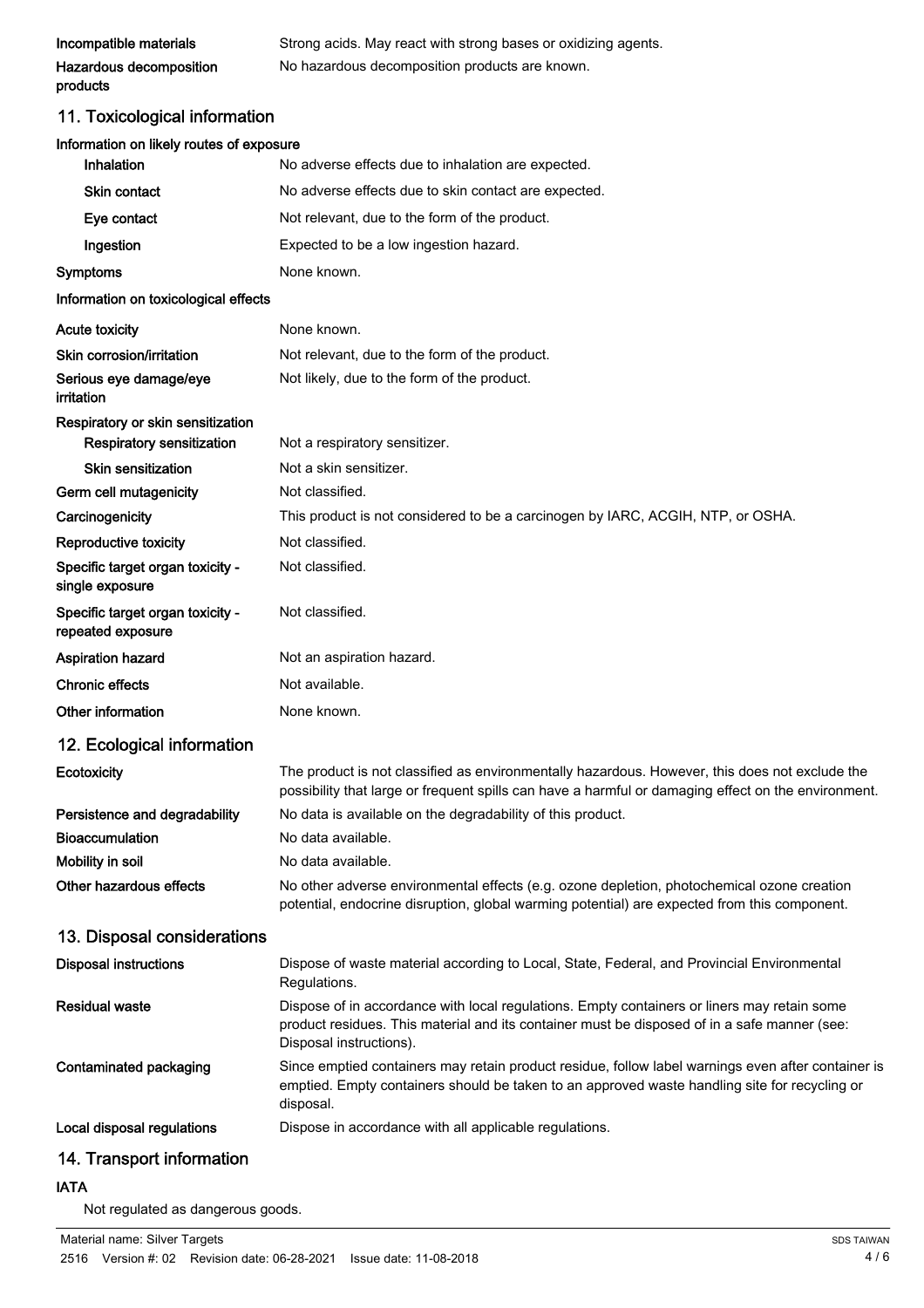#### IMDG

Not regulated as dangerous goods.

# Transport in bulk according to Not applicable. Annex II of MARPOL 73/78 and the IBC Code

### 15. Regulatory information

#### Applicable regulations

Methods and Facilities Standards for the Storage, Clearance and Disposal of Industrial Waste

Not listed.

#### Priority Management Chemical List (Regulations on Handling Priority Managed Chemicals), as amended

Not listed.

Toxic Chemical Substances (TCS) List (EPA Toxic Substances Notice No. 0960095331E, Tables 1-3, Dec. 17, 2007, as amended)

Not listed.

#### Standards on Workplace Atmosphere of Dangerous and Hazardous Materials

```
Silver Targets (CAS 7440-22-4) Listed.
```
GHS Classification List: GHS implementation phase 1, 2 and 3 (CLA No. 0980145063, 0990146707, and 1020146801)

Silver Targets (CAS 7440-22-4)

#### International regulations

Stockholm Convention

Not applicable. Rotterdam Convention

Not applicable. Montreal Protocol

Not applicable.

Kyoto protocol

Not applicable.

Basel Convention

Not applicable.

#### International Inventories

| Country(s) or region        | Inventory name                                                              | On inventory (yes/no)* |
|-----------------------------|-----------------------------------------------------------------------------|------------------------|
| Australia                   | Australian Inventory of Chemical Substances (AICS)                          | Yes                    |
| Canada                      | Domestic Substances List (DSL)                                              | Yes                    |
| Canada                      | Non-Domestic Substances List (NDSL)                                         | No                     |
| China                       | Inventory of Existing Chemical Substances in China (IECSC)                  | Yes                    |
| Europe                      | European Inventory of Existing Commercial Chemical<br>Substances (EINECS)   | Yes                    |
| Europe                      | European List of Notified Chemical Substances (ELINCS)                      | No                     |
| Japan                       | Inventory of Existing and New Chemical Substances (ENCS)                    | No                     |
| Korea                       | Existing Chemicals List (ECL)                                               | Yes                    |
| New Zealand                 | New Zealand Inventory                                                       | Yes                    |
| Philippines                 | <b>Philippine Inventory of Chemicals and Chemical Substances</b><br>(PICCS) | Yes                    |
| Taiwan                      | Taiwan Chemical Substance Inventory (TCSI)                                  | Yes                    |
| United States & Puerto Rico | Toxic Substances Control Act (TSCA) Inventory                               | Yes                    |

\*A "Yes" indicates that all components of this product comply with the inventory requirements administered by the governing country(s) A "No" indicates that one or more components of the product are not listed or exempt from listing on the inventory administered by the governing country(s).

# 16. Other information

References Not available.